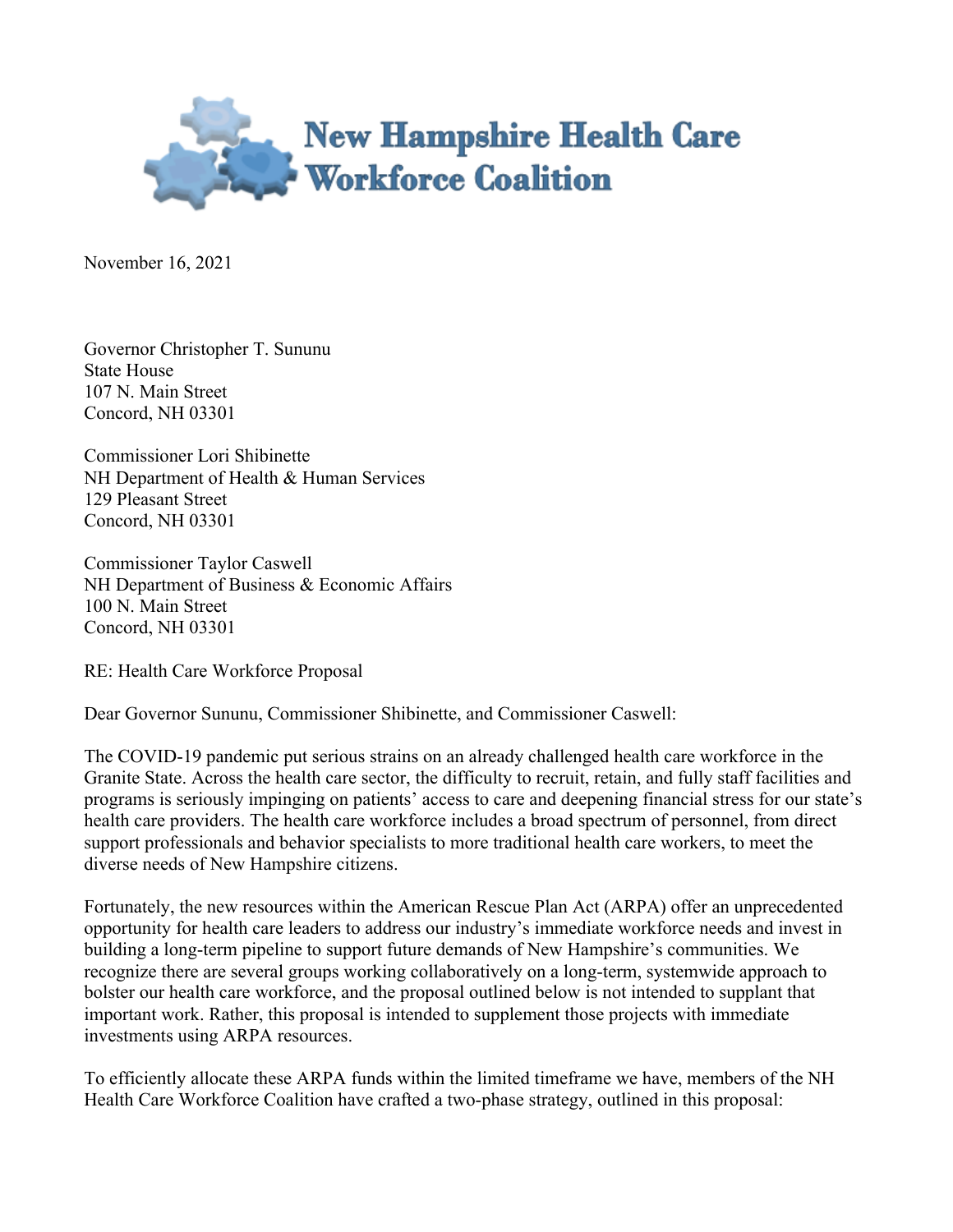- Phase 1: This phase focuses on "jump-start" investments in existing programs and deployment of several proposals that were included in SB 308 but not funded in the SFY 2020-21 budget.
- Phase 2: This phase will begin by assisting existing workforce commissions and work groups to bring forward solutions for mid- and long-range efforts that utilize ARPA funds in the early stages. We will work with these commissions and groups to craft a set of Phase 2 recommendations in the coming weeks.

## **Phase I – Jump-Start Investments Plan:**

1) State Loan Repayment Program (SLRP) – \$10.5 million: SLRP is an established program that offsets student loan payments for health care professionals who contract with the State to work in areas where there is a shortage of health care professionals. Over time, the program demonstrated a notable 80% retention rate for providers even after their loan payment contracts had been satisfied.

As a result of this Coalition's advocacy, the NH Legislature appropriated more than \$6 million to the program in 2019; however, the Department of Health and Human Services (DHHS) did not use these funds for SLRP, and, consequently, the growth envisioned by the Legislature to address serious workforce shortages was not brought to fruition as planned. Under normal circumstances, the expansion of the program can have a lengthy ramp-up, as DHHS's Division of Public Health must establish eligibility and issue contracts for the program; and so, it is important to provide the following additional supports for the Division to ensure that the spending is timely:

- Appropriate \$5 million in ARPA funds for SLRP contracts with firm deadlines for deployment based on identified need from 2019;
- Appropriate an additional \$5 million based on increased COVID-19 related needs;
- Target the program to critical areas of need as identified by stakeholders in 2020, including bachelor level staff at community mental health centers and other settings, and seek assistance from the industry in soliciting candidates; and
- Invest \$500,000 to provide the Division of Public Health with the necessary staff to get the program in place in a timely manner.
- 2) Health Care Workforce Housing Subsidies \$10 million: New Hampshire's housing crisis makes it increasingly difficult to recruit out-of-state providers. Housing subsidies for the health care workforce will be tremendously helpful in attracting a qualified health care workforce and easing a major financial burden on workers' quality of life. This program will be available to all members of the health care workforce, including entry-level clinical staff and direct support professionals.
- 3) Expansion of the Recruitment, including the existing Recruitment Center and other recruitment activity – \$5 million: The State's existing contracts with the Recruitment Center, the only non-profit health care recruitment agency in the state, provide a scope of services to health care organizations; however, these programs are limited based on available resources. \$3 million in additional funding for the Recruitment Center will allow the rapid expansion of services to providers that includes:
	- Enhanced marketing capacity;
	- Facilitating employee engagement training for all levels of health care staff to support retention; and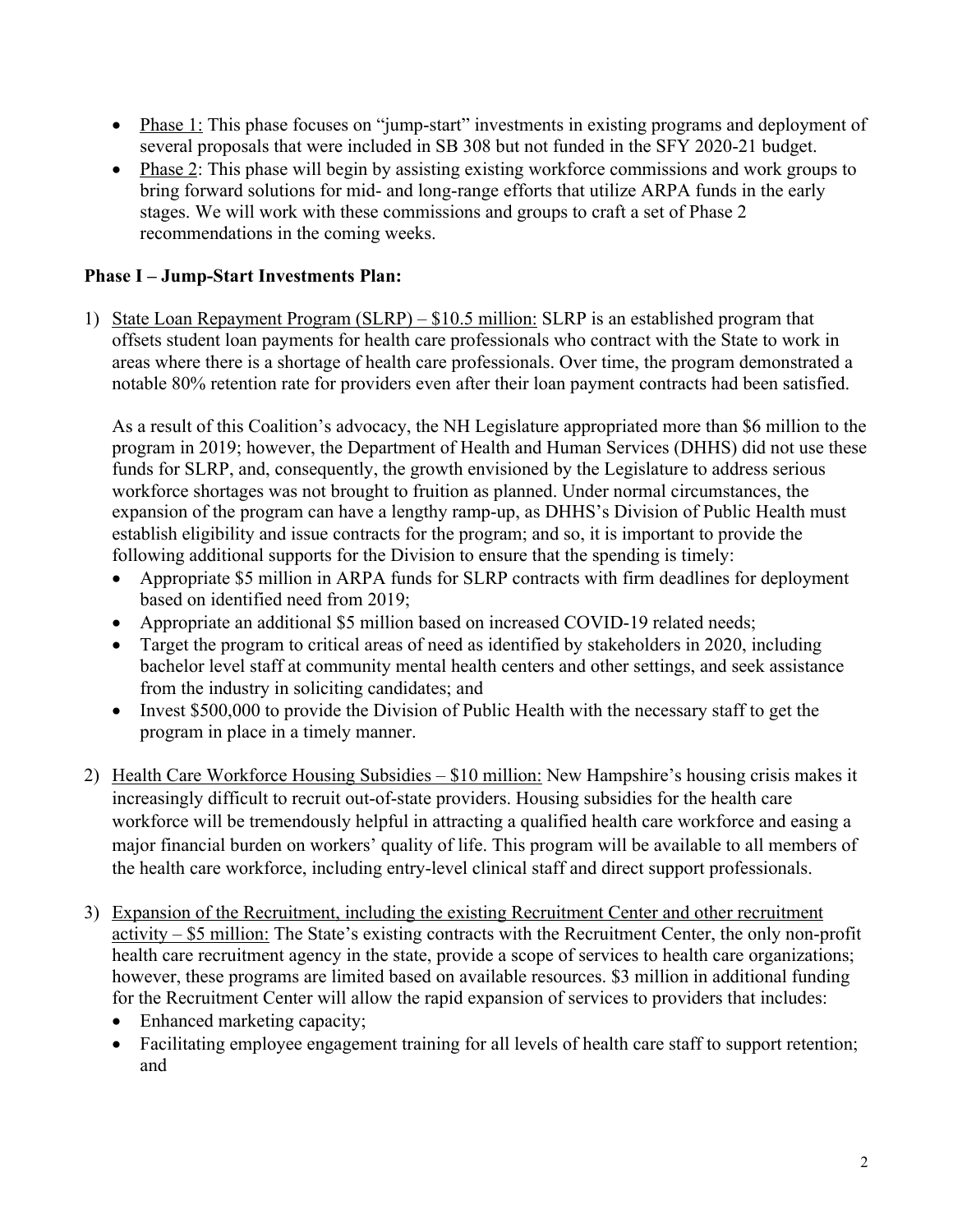- \$2 million to create a recruitment support fund which will offer recruitment offsets to critical providers who invest in recruitment through vendor or in-house programs. This effort will be designed similarly to the IDN recruitment offset program that was discontinued in 2020.
- 4) Community Health Workers (CHWs) \$3 million: A critical element of the ARPA funding is connecting with individuals and families to ensure they have proper supports to manage their health and the social determinants of health that impact their quality-of-life outcomes. CHWs are the bridge between clinical and community-based services; they will play a key role in making sure that the ARPA investments are meeting the needs of Granite State citizens. This funding for CHWs is designed to support our state's direct care workforce by advancing opportunities for individuals of diverse backgrounds, cultures, races, genders, and religions; reducing barriers for diverse businesses and nonprofits; and promoting diversity, equity, and inclusion in the state's workforce and in public and private hiring. Here is our plan:
	- Invest \$3 million to fund 15 Community Health Workers for a 2-year period;
	- Deploy CHWs at community health centers where existing supports and administrative programs are already in place;
	- Fund an ARPA training program for CHWs to ensure this workforce is fluent in the ARPA programs and other existing supports.
- 5) Bachelor Level Mental Health Providers \$4.5 million: HB 143, enacted in June 2021, created a new health care certification for bachelor level social workers and social worker associates. This effort is designed to provide a retention strategy and support long-term pipeline investments in "growing" a more robust mental health care workforce from within the state. This funding, for both the regulatory requirements of the workers and the employee training costs for providers, is necessary to jump-start this program:
	- \$500,000 to support licensing costs for new licensed social workers and social worker associates; and
	- \$4 million to support the cost of supervision.
- 6) Increase the Number of Entry-Level Clinical Staff \$7.5 million: The NH Area Health Education Centers' mission is to improve access to care, particularly in rural and underserved areas, by enhancing the health and public health workforce in the state. The NH AHECs, which include the Northern AHEC, the Southern AHEC, and the main office at Dartmouth Institute for Health Policy & Clinical Practice, aim to achieve a high-quality, cost-effective health care system by joining the intellectual resources of academic institutions with the needs of practitioners in rural and underserved communities.

Here is our plan for utilizing innovative AHEC programs to cultivate our future workforce:

- Provide the NH AHECs \$3 million to craft a surge of activities and "prime the pump" for workforce pipeline activities, such as the following middle and high school educational programs:
	- o Middle School STEM-Health Career Summer Camps Students: NNH AHEC offers Health Careers Summer Camps in the North Country for outgoing 7th and 8th grade students, allowing them to explore various health careers by participating in hands-on workshops and field trips;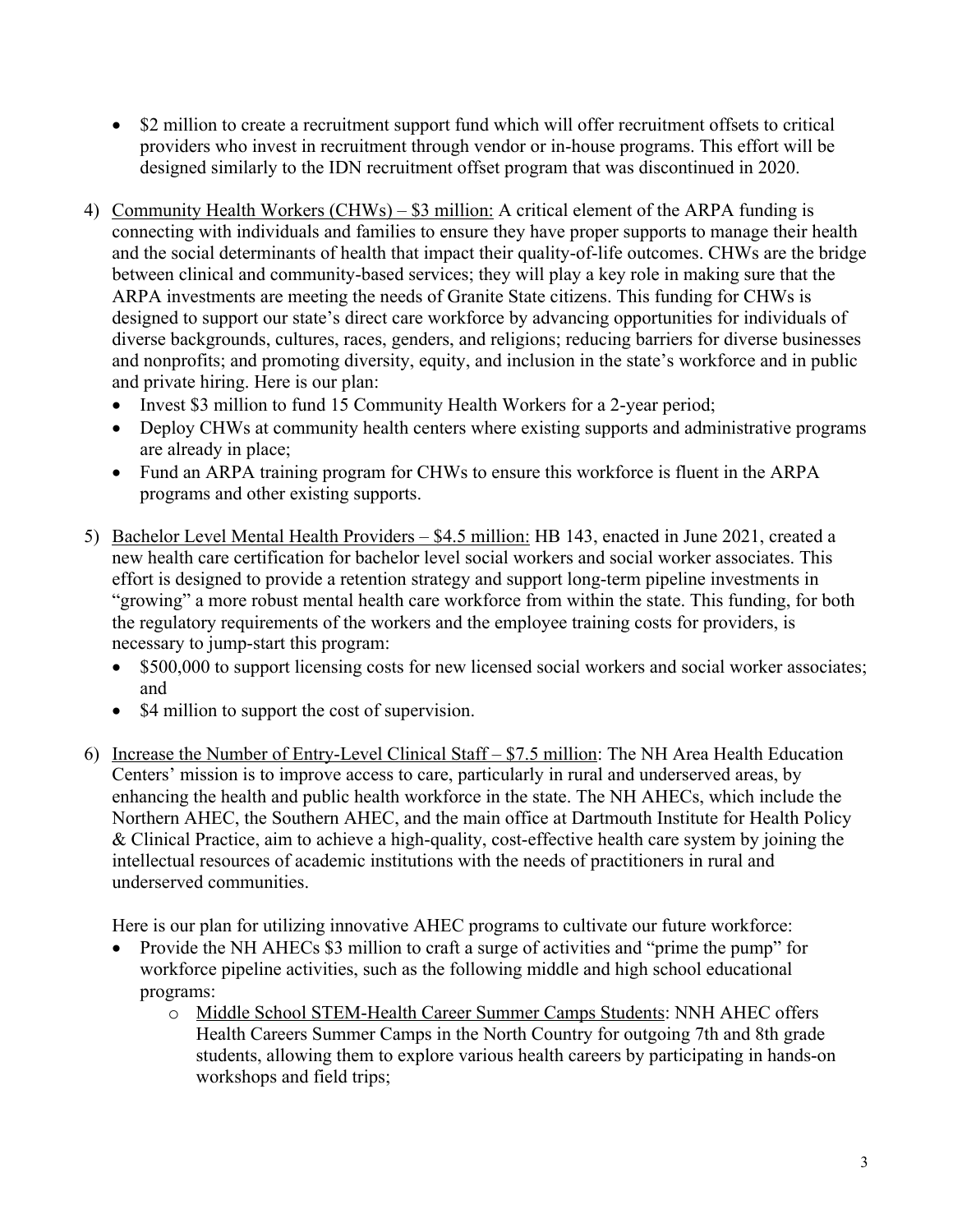- o Middle School Health Career Presentations: NNH AHEC works with students and teachers to foster interest in health careers by providing informative health career presentations and hands-on experiences delivered at North Country schools. Presentations vary from less than one-hour to a large-scale, hands-on rotation option featuring different health and dental careers;
- o High School Summer Health Career Camps: SNH AHEC offers summer health career camp experiences that highlight health and behavioral health careers for  $8<sup>th</sup>$  and  $9<sup>th</sup>$  grade students;
- o High School STEM Enrichment: SNH AHEC offers Manchester high school youth engagement in an enhanced science curriculum, career exploration, and mentoring experience, focusing on schools with high populations of refugees and immigrants;
- o High School Health Careers Institute at Dartmouth (HCID): This is a week-long residential program for rising 10th, 11th, and 12th graders to learn about health care careers while spending the week living in the Dartmouth College dorms and exploring life on a college campus. Students meet Dartmouth faculty and health care professionals from the surrounding areas and participate in hands-on experiences at medical settings, including Dartmouth-Hitchcock Medical Center, the Veterans Administration Hospital in White River Junction, VT, and in more rural settings such as Littleton Regional Healthcare in Littleton, New Hampshire; and
- o Experimental Learning Opportunities for Health Professions Students: The NH AHEC Program operates the NH AHEC Health Service Scholars Program. AHEC Scholars explores the first-hand population health issues and disparities for those who are experiencing poverty, living in isolated rural environments, coping with a substance use disorder, or facing barriers to health care on account of linguistic or cultural differences. Scholars represent a variety of health professions from academic institutions across the state. In addition, the AHEC Centers facilitate clinical community rotations or placements for health professions students to gain the hours needed for graduation, certification, and/or licensing.
- Invest \$4.5 million to expand the entry-level clinical and other direct care workforce and reduce barriers to employment using evidence-based initiatives, such as on-the-job training opportunities; support for apprenticeships; "Grow Your Own" approaches through internal advancement strategies within the workplace; and educational and childcare scholarship programs, that will make opportunities more accessible to our current and future health care workforce.
- 7) Establish an LNA Education and Supports Fund \$28.1 million: New Hampshire's long-term care providers were significantly impacted by the Covid-19 pandemic, which left a lasting impact on our long-term care workforce. A dearth of staff, including licensed nursing assistants (LNAs), nurses, and dietary and maintenance staff, resulted in reduced capacity across all long-term care settings, including home care agencies, hospice, adult day programs, home- and community-based services, and nursing homes. These valuable positions in long-term care require critical investments and incentives for people to choose these roles as a career path. While wages pose the largest impediment to strengthening the long-term care workforce, the short-term nature of the ARPA funding suggests that, while necessary, wage supports truly need to be a part of the larger State general fund and Medicaid strategies. However, right now, we can utilize ARPA funding to make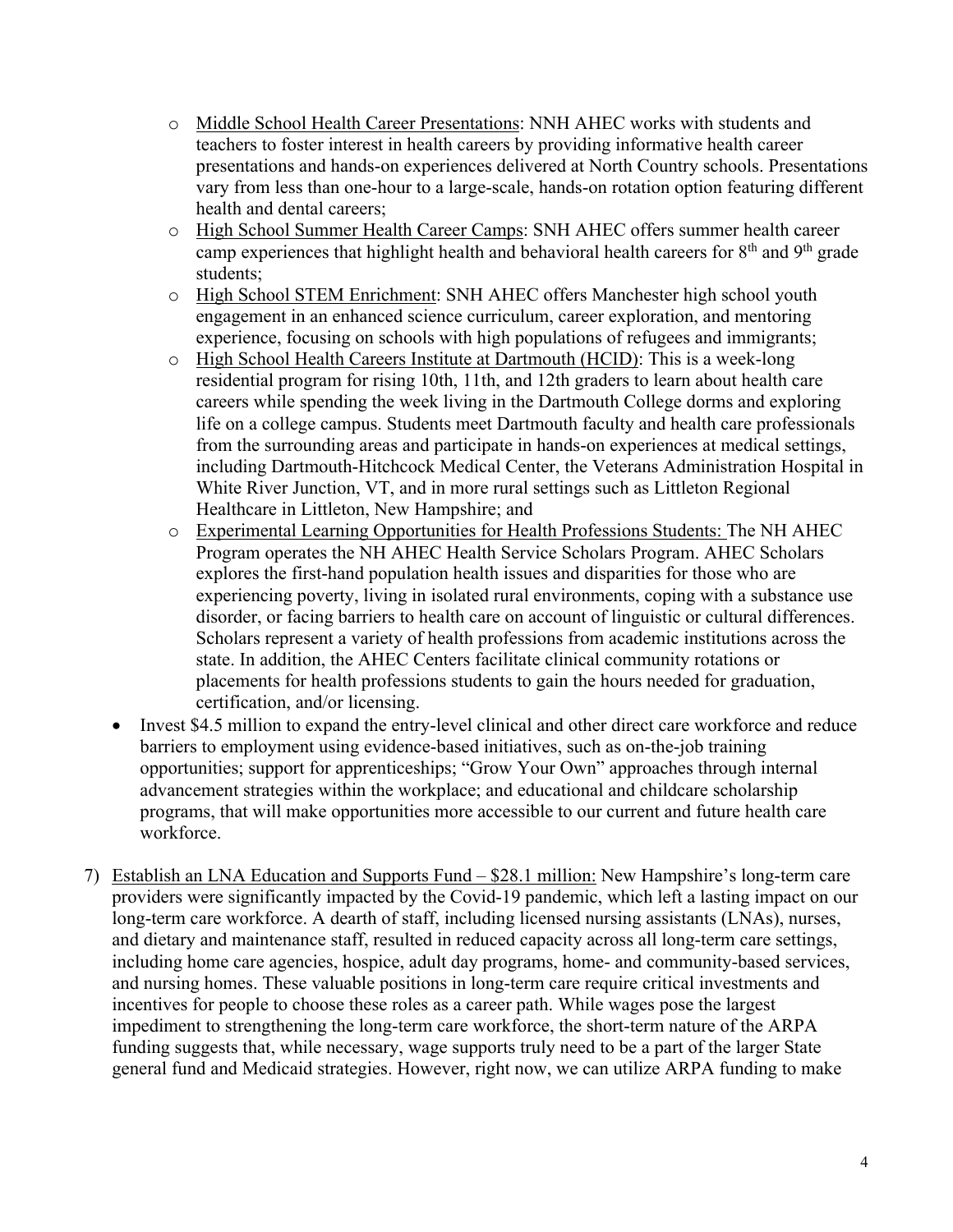education-related investments that will help with retention and recruitment. We propose the following investments:

- \$15 million LNA education fund to pay for tuition in LNA programs and allow health care organizations, including community mental health centers, community health centers, and home health care organizations, to offer paid time for staff on educational time;
- \$10 million targeted debt relief or tuition assistance to be used for nursing assistants and nurses working in nursing homes, assisted living facilities, continuing care retirement communities, and other critical settings. This effort will provide educational supports for nursing home staff to advance their education in exchange for a 2-3 year commitment to stay in a long-term care setting in New Hampshire following graduation. This program will reimburse up to 50% of the student debt or tuition assistance for Registered Nurses (BSN/ASN) and Practical Nurses (LPNs) and 100% of the community college debt or tuition for LNAs;
- \$2 million to fund indirect health care staff supports. Financial supports for administrative, dietary, and maintenance staff will ensure both retention and recruitment, with the hope of encouraging these workers to remain a part of long-term care and perhaps seek career advancements; and
- \$1.1 million in stipends to incentivize nurses to become LNA, LPN, and RN instructors for a total of \$1,500 per LNA class; and \$5,000 per LPN or RN class.
- 8) Expand Building Futures Together \$1.2 million: Building Futures Together is a Department of Labor apprenticeship program for individuals with lived experience, those from racial and ethnic minorities, refugees, and low-income populations. Trainees complete classroom instruction and onthe-job training to become enhanced care coordinators and family support workers for children, youth, and families impacted by behavioral and substance use disorders. The program provides intensive mentoring and stipends throughout the process as incentives for participants to remain in their jobs and seek to move into credit-bearing college programs if they choose. This funding will allow the UNH Institute on Disability to expand the program to an additional 25 participants per year.
- 9) Electronic Visit Verification System \$1.5 million: Under emerging rules from CMS, health care organizations must use electronic record management equipment to record and be reimbursed for services via the electronic verification visit system. We propose the creation of a telehealth technology fund to assist with the capital costs of the telehealth equipment necessary to comply with this rule. The cost of equipping staff with tablets and smart phone devices is not a reimbursable charge. Use of ARPA funds to assist in these capital expenses will both offset costs that might burden organizations' operating budgets and add efficiency and long-term value to the health care workforce.
- 10) Health Care Workforce Background Checks: In other New England states, background checks for health care workers are completed online, with a 24-hour turnaround. The current system used by the NH Department of Safety has struggled to meet the needs of the health care industry and causes serious delays in hiring and onboarding staff. New Hampshire employers would benefit greatly if ARPA funding were utilized to support the NH Department of Safety as they develop a new online system and fund additional staff to prepare for and stand up a new system. In addition, additional staff capacity could be deployed to accelerate the current system for background checks.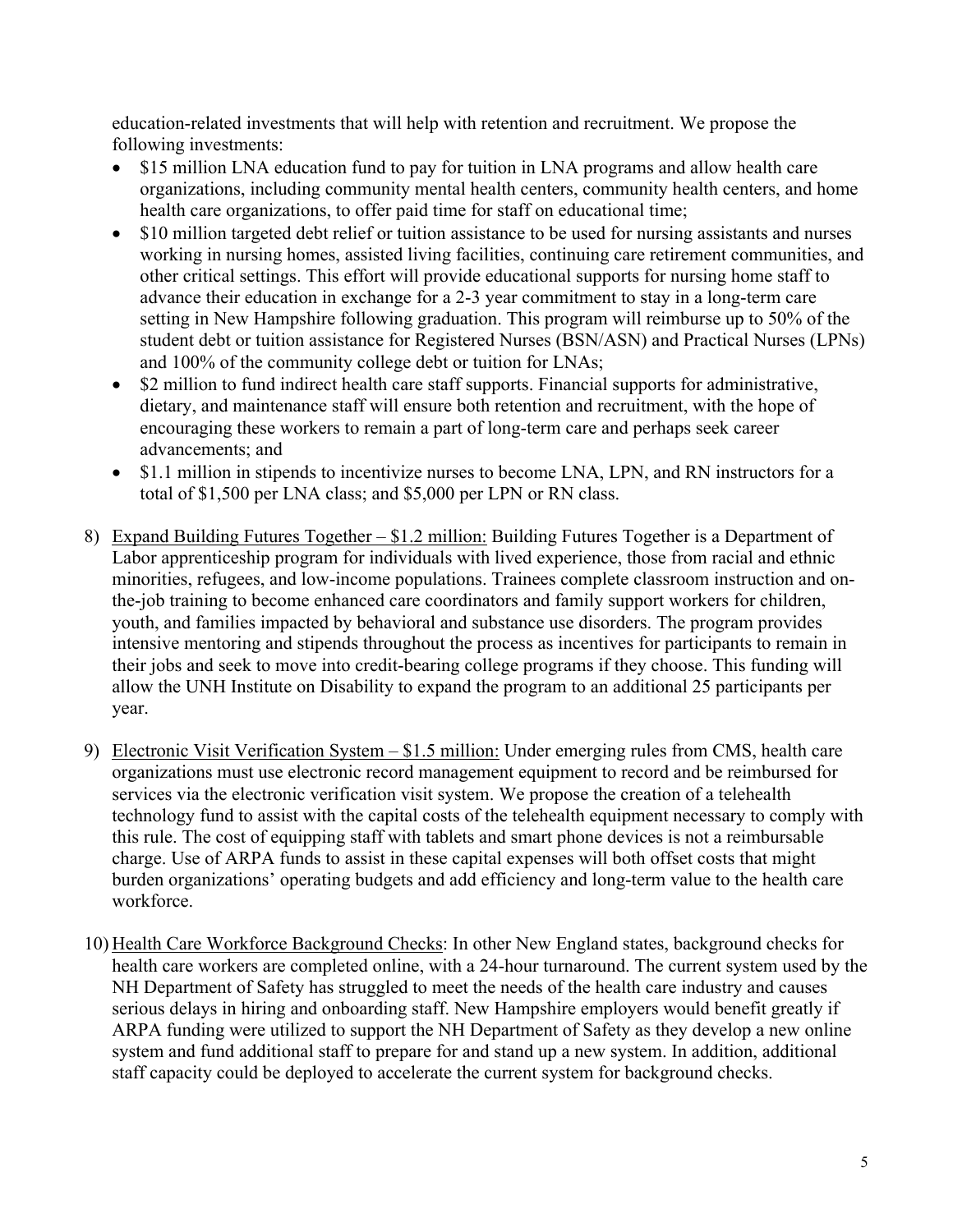- 11) Planning Grants and Career Ladder Training for Emerging Phase II Effort \$2.15 million: We propose the following investments in professional development and leadership-building programs:
	- \$1.5 million to expand career ladder training by funding Live, Learn, and Play in Northern NH. This is a program of the Northern NH AHEC/North Country Health Consortium that offers health professions students quality training experience in medically underserved areas of northern New Hampshire. Students learn about the social determinants of health in rural communities, including the impact of substance use disorders. At the same time, students experience New Hampshire's most awe-inspiring scenery and outdoor recreation and complete a community service project.
	- \$250,000 for health care providers to stand up Career Ladder training and leadership programs within their organizations. Planning funds can be allocated in the early phase of this workforce initiative to assess provider needs and design a leadership program.
	- \$300,000 for Planning Grants. Field-based operations are designed to attract new health care providers using internships and residency programs. Early research will explore provider needs, existing capacity, and similar programs in regional states.
	- \$100,000 for the creation of High School Direct Support and Paraprofessional education and training program. This initiative would create an advocacy program for inclusion, curriculum, and materials for implementation in technical and public high schools.
- 12) Establish Health Care Workforce Transportation Subsidies \$2,000,000: Health care workforce challenges include rate of pay, affordable housing, and transportation. New Hampshire has a shortage of public transportation, especially in rural areas. Many positions not only require the health care workforce to rely on their own transportation to travel to work, but also necessitate the use of their personal vehicle for work purposes. The proposed transportation subsidies could be applied for the maintenance of existing vehicles and support for alternative transportation and public transportation, where applicable, to ensure that the health care workforce is able to reach available positions.

## **Phase 2 – Short-term investments in support of long-term strategies:**

The second part of this health care workforce effort should explore how to strengthen the pipeline of new workforce capacity. This part of the planning process will necessitate polling and focusing our ongoing efforts on developing a long-term plan, which can be partially funded through ARPA funds.

This phase will include the following:

- 1. Forward Plan crafted by the Endowment for Health: This group's work and planning includes critical development of a New Hampshire baseline of the current status of the NH Health Care Workforce. The group's initial report is expected in the fall of 2021 and can help guide future needs and direct investments.
- 2. Legislative Commission on the Interdisciplinary Primary Care Workforce
- 3. Governor's Mental Health Workforce Commission

Next steps: Members of the Coalition will develop a timeline for collecting recommendations from various groups and assembling a health care-governmental team to quickly evaluate options and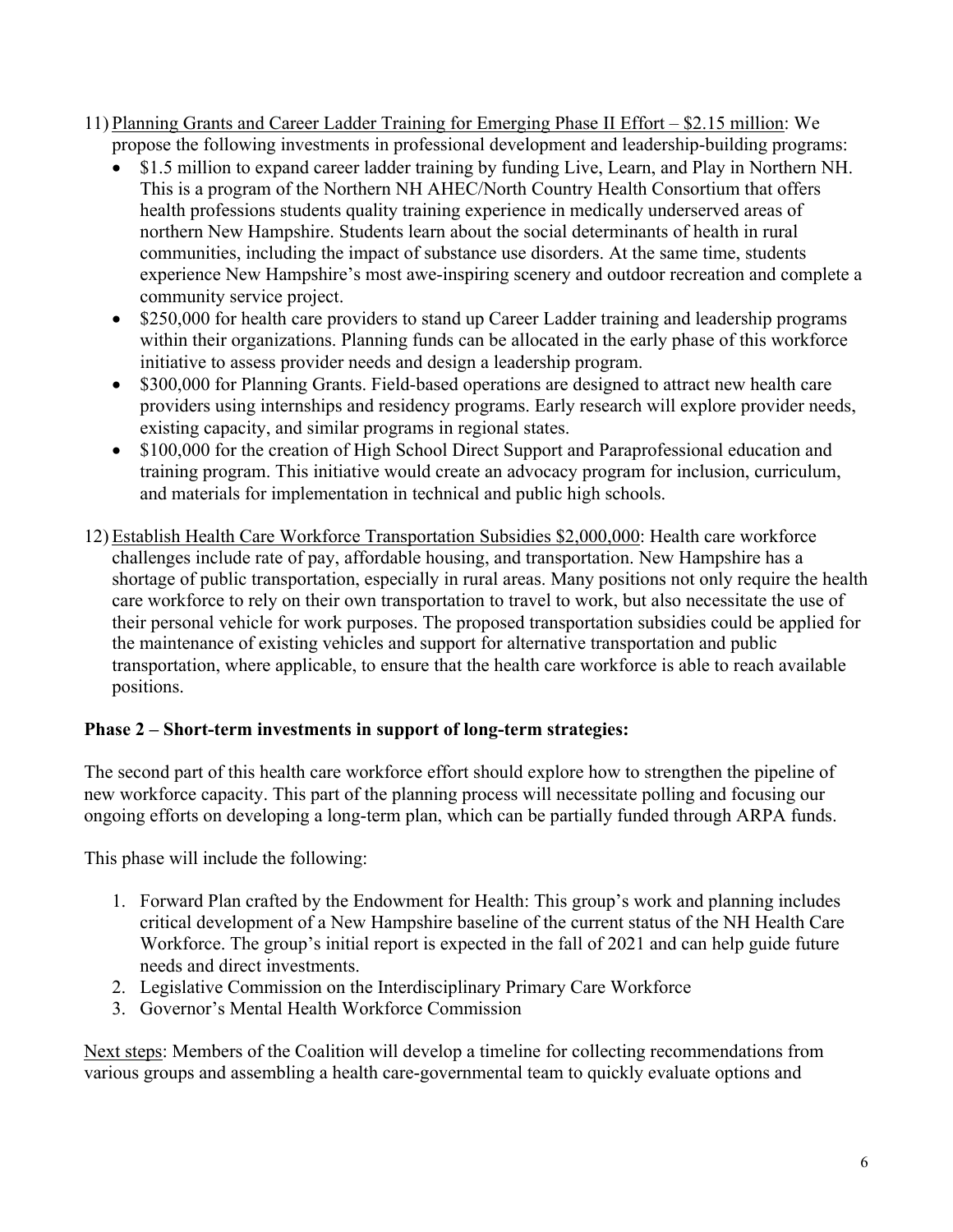structure financing using ARPA funds. Our Phase 2 planning goal is to agree upon and develop a major funding strategy at the beginning of 2022, with a 2-to-4-year implementation horizon.

*About Us: The NH Health Care Workforce Coalition, which has transitioned to the NH Health Care Consumers and Providers COVID-19 Coalition, is comprised of over 50 health care and social service advocates and providers. The Coalition was formed in 2019 to develop bipartisan, system-wide solutions to expand our state's health care workforce and improve access to care for Granite Staters.* 

We look forward to working with you on this once-in-a-lifetime opportunity to invest in the Granite State's health care workforce.

Sincerely,

Ammonoosuc Community Health Services, Inc. Amoskeag Health Ascentria In-Home Care Belknap County Nursing Home Bi-State Primary Care Association Business & Industry Association of NH Carroll County Center for Life Management Cheshire County Nursing Home Community Bridges Community Partners Community Health Access Network (CHAN) Coos County Family Health Services Coos County Nursing Home Coos County Nursing Hospital Community Support Network, Inc. Grafton County Nursing Home Granite State Home Health & Hospice Association Granite State Independent Living Greater Nashua Mental Health Center Greater Seacoast Community Health Harbor Care HealthFirst Family Care Center Hillsborough County Nursing Home Lakes Region Mental Health Center Lamprey Health Care Mental Health Center of Greater Manchester Merrimack County Monadnock Family Services New Futures NH Alcohol & Drug Abuse Counselors Association NH Alliance for Healthy Aging NH Area Health Education Center (NH AHEC)